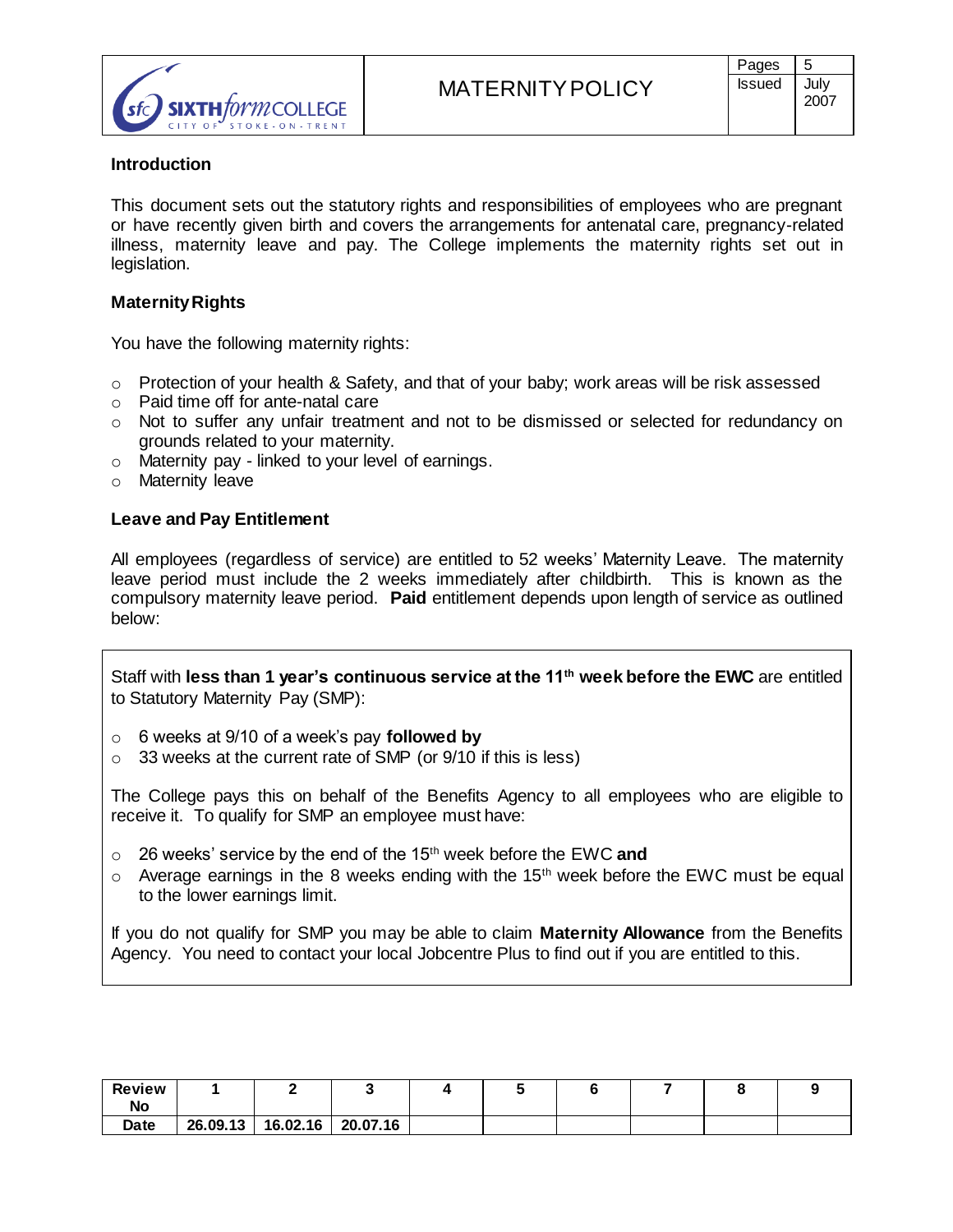

|               | Staff with at least 1 years' continuous service at the 11 <sup>th</sup> week before the EWC:                                                                  |
|---------------|---------------------------------------------------------------------------------------------------------------------------------------------------------------|
| Weeks 1-6     | $\circ$ 4 weeks $\circledR$ full pay (less any SMP or Maternity Allowance)<br>2 weeks @ 9/10 of a week's pay (less any SMP or Maternity Allowance)<br>$\circ$ |
| Weeks 7-18    | For staff intending to return to work <i>(for at least 3 months)</i> are entitled to<br>contractual maternity pay:                                            |
|               | $\frac{1}{2}$ pay plus SMP (or MA and any dependent's allowances if not eligible for<br>SMP) except when 1/2 pay plus SMP or MA exceeds full pay.             |
|               | For staff not intending to return to work                                                                                                                     |
|               | SMP<br>$\bigcirc$                                                                                                                                             |
| Weeks 19-39 I | ○ SMP                                                                                                                                                         |

You will lose your right to receive SMP if:

You are taken into legal custody. You start work for another employer. You return to work (excluding 'keeping in touch' days)

# **Notification**

You must notify the College of the following (in writing) as soon as practicable, but no later than the end of the 15th week before the expected week of childbirth:

- $\triangleright$  That you are pregnant.
- $\triangleright$  Of the expected week of childbirth (EWC).
- $\triangleright$  Of the date you wish your Ordinary Maternity Leave to start. *(this date cannot be earlier than the 11th week before the EWC).*
- $\triangleright$  Your intention to return to work.

You must also provide us with your MAT B1 as soon as it is available.

You may change your mind about when you want to start your leave providing you write to the Personnel Department at least 28 days in advance of the intended start date for your maternity leave. If it is not reasonably practicable to give such notice, you must provide the information as soon as reasonably practicable.

| <b>Review</b><br>No |          |          |          |  |  |  |
|---------------------|----------|----------|----------|--|--|--|
| Date                | 26.09.13 | 16.02.16 | 20.07.16 |  |  |  |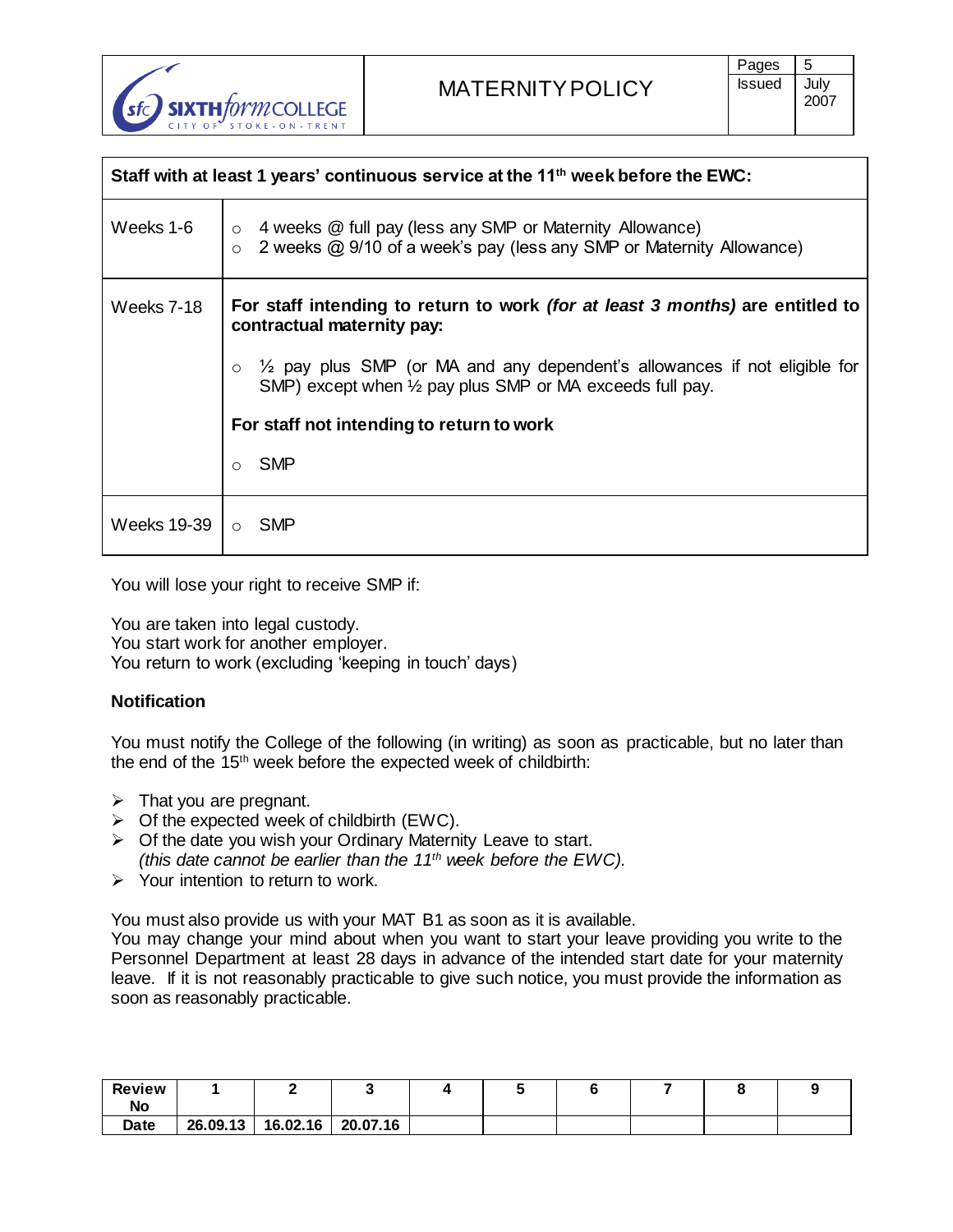

If you are absent from work with a pregnancy-related illness during the four weeks before the start of the EWC, your maternity leave will start from the beginning of the fourth week before the EWC.

Where childbirth occurs before the notified leave date, maternity leave will start on the day after the birth and you should inform the College that you have had your baby as soon as is reasonably practicable after the birth.

## **Time off for antenatal care**

Once you have advised the Company that you are pregnant, you are entitled to take reasonable time off work with pay to attend the antenatal clinic and other antenatal appointments made on the advice of your doctor, registered midwife or registered health visitor. Antenatal care may include relaxation and parent craft classes that your doctor, midwife or health visitor has advised you to attend, as well as medical examinations.

In order to be entitled to take time off for antenatal care, you are required to produce a medical certificate from one of the above, stating that you are pregnant. Except in the case of your first appointment, you should also produce evidence of the appointment, such as an appointment card, to your line manager. You must endeavour to give your line manager as much advance notice as possible of antenatal appointments and you should try to arrange them as close to the start or the end of your working day as possible.

In addition, your spouse, civil partner or partner who lives with you in an enduring family relationship (but is not your relative), or the father of your expected baby, is entitled to take unpaid time off work in order that they may accompany you to an antenatal appointment made on the advice of a registered medical practitioner, registered midwife or registered nurse. This is limited to a maximum of two appointments, with the maximum time off during working hours for each appointment being no more than 6.5 hours. Your spouse's or partner's employer can request them to sign a declaration in this regard which states that they have a qualifying relationship with you or your expected baby, they are taking the time off to accompany you to an antenatal appointment made on the advice of a registered medical practitioner, registered midwife or registered nurse and the date and time of the appointment. However, no evidence of your pregnancy or your antenatal appointment needs to be provided to their employer. If you are a surrogate mother, this right also applies to the intended parent if they are the potential applicant for a parental order. Further details should be obtained from your spouse's or partner's employer.

### **Risk Assessments**

The College has a duty to take care of the health and safety of all employees and will carry out a workplace risk assessment for women who are pregnant.

| <b>Review</b><br>No |          |          |          |  |  |  |
|---------------------|----------|----------|----------|--|--|--|
| Date                | 26.09.13 | 16.02.16 | 20.07.16 |  |  |  |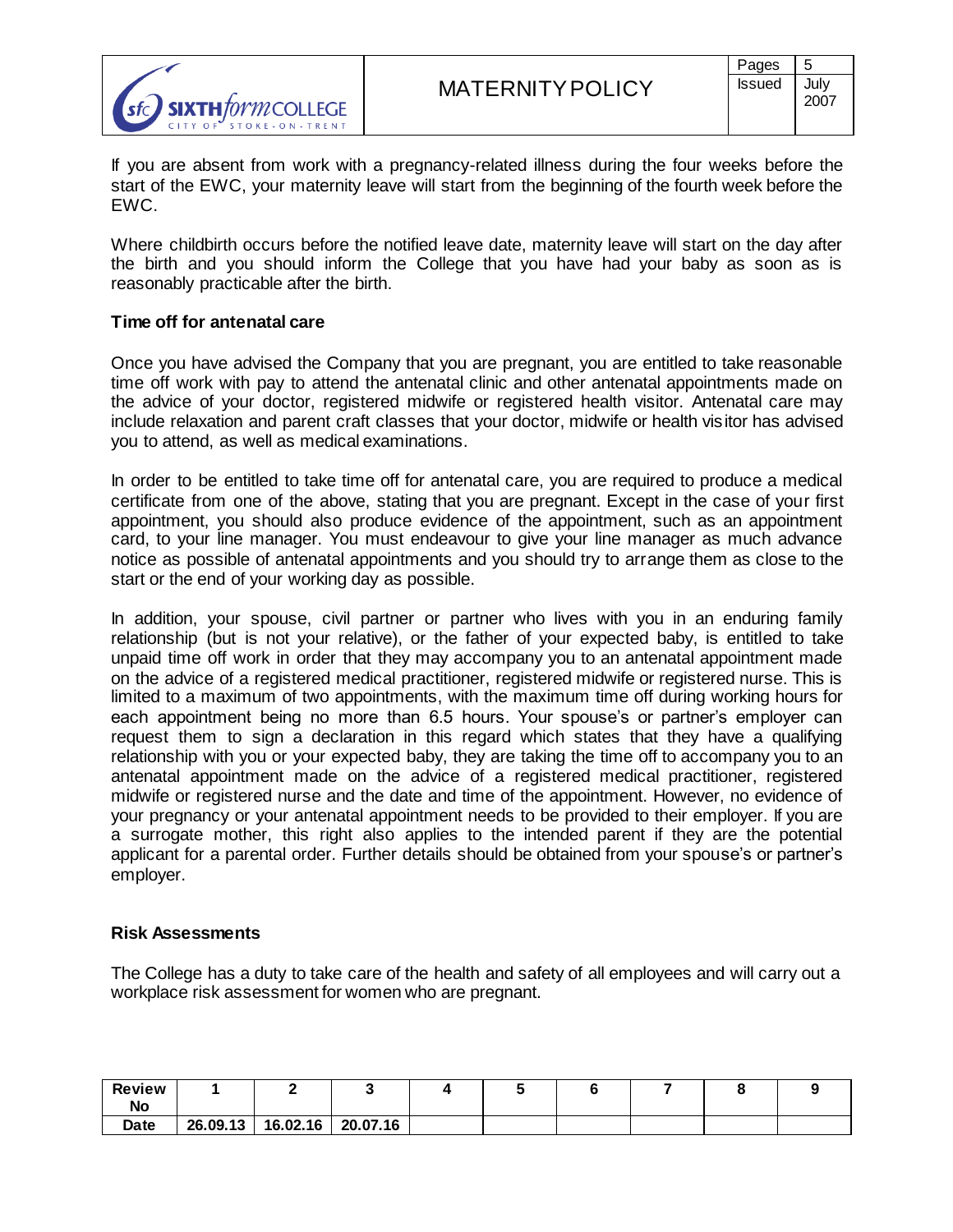

# **Starting Maternity Leave**

If your maternity leave has not already started it will be triggered by:

- The birth of your baby **OR**
- $\triangleright$  A pregnancy-related absence from the beginning of the 4<sup>th</sup> week before the EWC.

## **In both these situations you must inform the College as soon as reasonably practicable, that you have given birth or that you are absent wholly or partly because of pregnancy.**

### **Returning To Work**

It will be assumed that you will be returning at the end of your full maternity leave entitlement unless otherwise informed. If you wish to return before this date you must give 8 weeks notice of the date you wish to intend to return to work. You do not need to give any notice of your return to work if you plan to return at the end of your 52 weeks entitlement.

You have the right to return to your original job after 26 weeks. After 52 weeks you have the right to return to the same job, or to another suitable job and conditions that are no less favourable if that is not reasonably practicable.

If you receive contractual maternity pay and do not return to work for a period of at least 13 weeks you will be required to repay the 12 weeks half pay (in respect of weeks 7-18). If you are unsure about your return to work, you may elect to have the 12 weeks half pay paid on your return to work.

If you are unable to return to work at the end of your maternity period due to illness, you will be treated as if you were on sick leave, and will therefore by entitled to sick pay.

### **Pension Contributions**

If you are in receipt of remuneration, whether salary or SMP, or both, during your maternity leave you will be treated as though you are working normally for the purposes of access to the occupational pension scheme membership and benefits. The College will pay the normal contribution towards the pension scheme for the period of paid maternity leave. You are only required o pay contributions on the amount of actual remuneration, or SMP you are in receipt of.

If you wish to continue pension contributions during your period of unpaid maternity leave, you should contact the pension authority to obtain the appropriate advice on how to do so.

| <b>Review</b><br>No |          |          |          |  |  |  |
|---------------------|----------|----------|----------|--|--|--|
| Date                | 26.09.13 | 16.02.16 | 20.07.16 |  |  |  |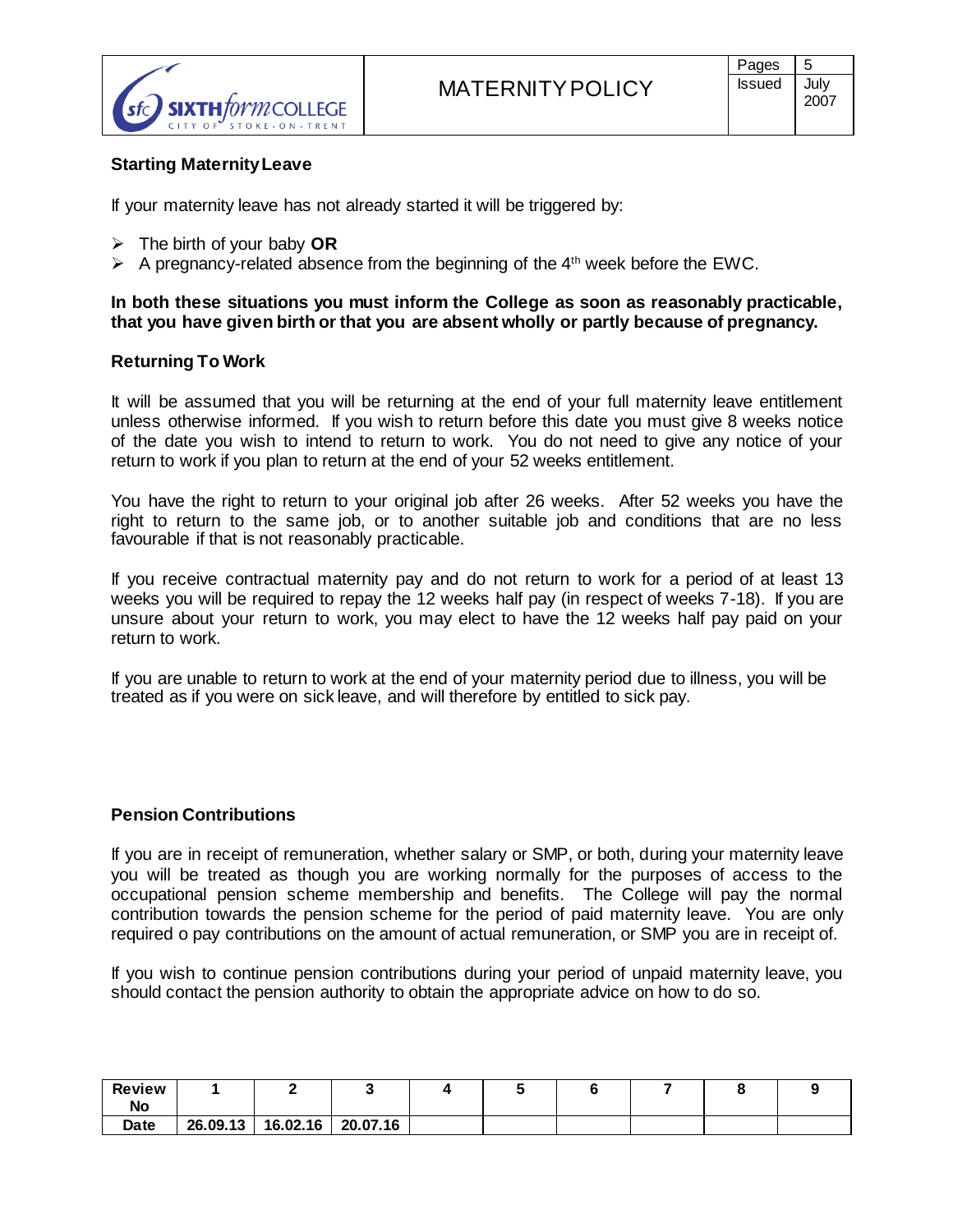

# **Keeping in Touch**

Except during the 2 weeks immediately after childbirth a 'keep in touch' day may be used to enable you to attend work without losing your right to SMP or contractual maternity pay. Up to 10 keep in touch days may be undertaken during the maternity leave period without bringing your leave to an end. There is no obligation on either you to undertake work or the College to provide work. The keep in touch days must only be arranged by mutual agreement. The purpose of any keep in touch day will be agreed in advance so that both parties are clear what you will actually do.

## **Stillbirth / Miscarriage**

In the unfortunate event of a stillbirth, you continue to be entitled to your full maternity leave and SMP if the baby is born after the  $24<sup>th</sup>$  week of pregnancy. In the event of a miscarriage during or before the 24<sup>th</sup> week of pregnancy, the provisions and regulations of the sick pay scheme will apply.

## **Flexible Working Requests**

You may, if you wish, make a request for flexible working to provide more time for childcare purposes. Please see the Colleges 'Flexible Working Procedure' for details. A copy of this can be obtained from the Personnel Department.

### **Parental Leave**

When you return to work, you will have the right to Parental Leave. This is a total of 18 weeks unpaid leave over the first 18 years of your new child's life. Leave must be taken in blocks or multiples of one week. Further information is available from the personnel Department.

### **Paternity Leave**

Your partner, or the child's father, may be entitled to two weeks' paid Statutory Paternity Leave. He needs to let his employer know he wants to take paternity leave by the  $15<sup>th</sup>$  week before your baby is due so he should find out about paternity leave early on.

### **Shared Parental Leave**

Where your EWC is on or after 5 April 2015 and you give notice to end your maternity leave early and to formally opt in to the shared parental leave scheme instead, you may then be eligible to share the balance of your leave (and pay) with your spouse, civil partner or cohabiting partner, or the father of your child, (if they are also eligible) as shared parental leave (and statutory shared parental pay, if applicable). Shared parental leave is available for up to 52 weeks, reduced by the number of weeks of maternity leave you have taken (the compulsory maternity leave period must still be taken). It is up to you and your spouse or partner to agree between yourselves the amount of shared parental leave each of you will take, assuming you

| <b>Review</b><br>No |          |          |          |  |  |  |
|---------------------|----------|----------|----------|--|--|--|
| Date                | 26.09.13 | 16.02.16 | 20.07.16 |  |  |  |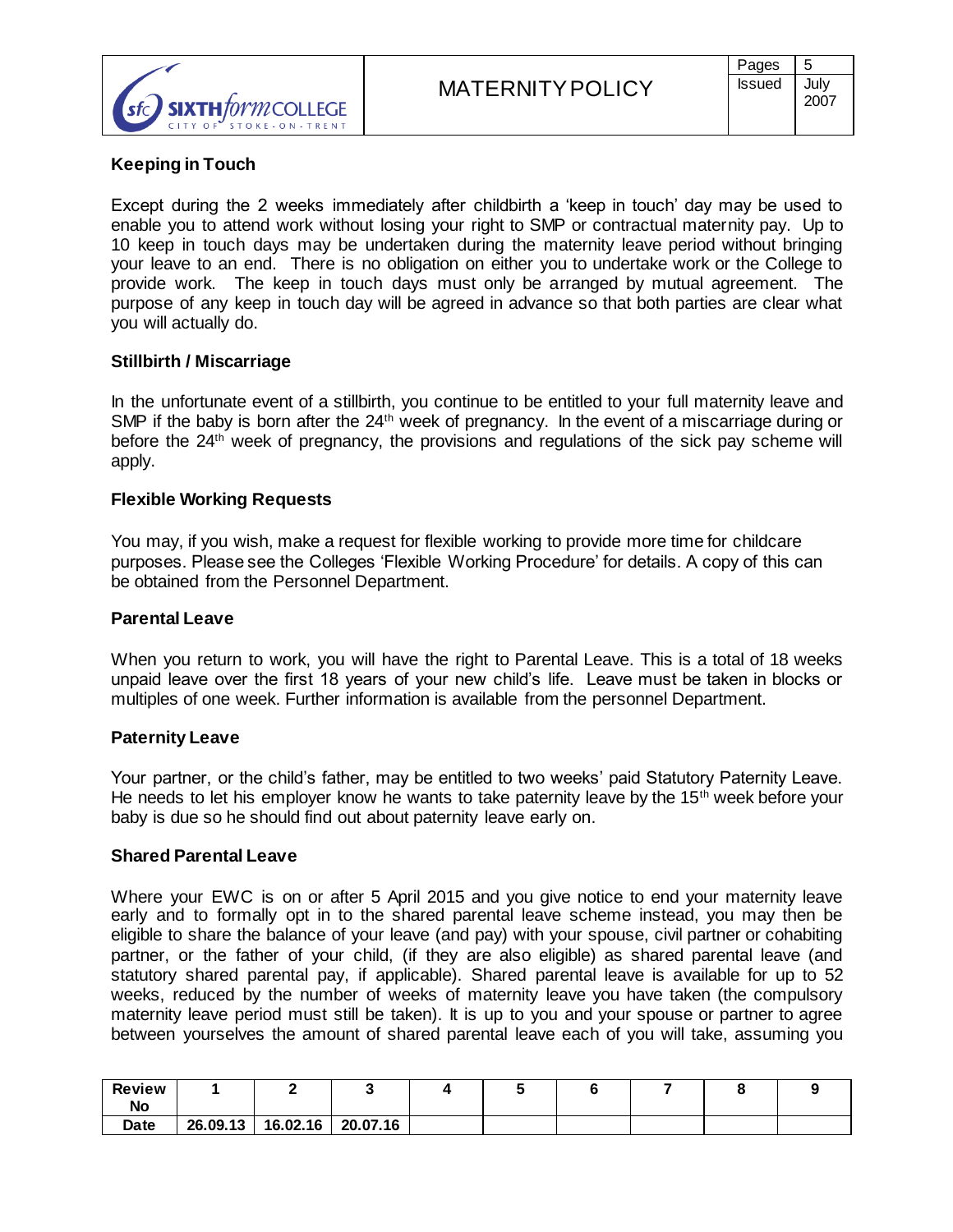

are both eligible, as long as the total time taken does not exceed the maximum permitted between you.

Shared parental leave can also be taken consecutively or concurrently but it must start no earlier than the date on which your baby is born and it must end no later than twelve months after the date of childbirth. If you wish to consider shared parental leave, further details can be obtained from the personnel department.

Shared parental leave replaces the right to additional paternity leave

For further details and guidance please refer to the Shared Parental Leave Entitlement Policy

## **General Issues**

With the exception to payment of salary, during the first 26 weeks of your maternity leave you are entitled to benefit from the terms and conditions of your contract that would apply had you not been absent.

During the 26 weeks additional maternity leave you are entitled to benefit of the trust and confidence obligation and any terms and conditions relating to notice, compensation in the event of redundancy and disciplinary or grievance procedures. You are bound by the obligation of good faith and any terms and conditions relating to notice, disclosure of confidential information, acceptance of gifts or other benefits and participation in any other business.

The College will keep you informed of staff vacancies during your period of maternity leave.

The College is entitled to maintain reasonable contact with you during your maternity leave period should circumstances make this necessary. This is separate from the keeping in touch arrangements described above and may be necessary to communicate or consult with you about issues relevant to your employment, for example:

- $\circ$  to communicate important news about the College or to update on any developments which have occurred during your absence;
- $\circ$  to keep you advised of any changes that may arise which could affect your job, such as mergers, restructuring or job evaluation; and
- $\circ$  to discuss and plan your return to work.

Women are protected from unfair treatment due to pregnancy, childbirth or taking maternity leave.

**IF YOU REQUIRE ANY FURTHER INFORMATION PLEASE CONTACT A MEMBER OF THE PERSONNEL DEPARTMENT.**

| <b>Review</b><br>No |          |          |          |  |  |  |
|---------------------|----------|----------|----------|--|--|--|
| Date                | 26.09.13 | 16.02.16 | 20.07.16 |  |  |  |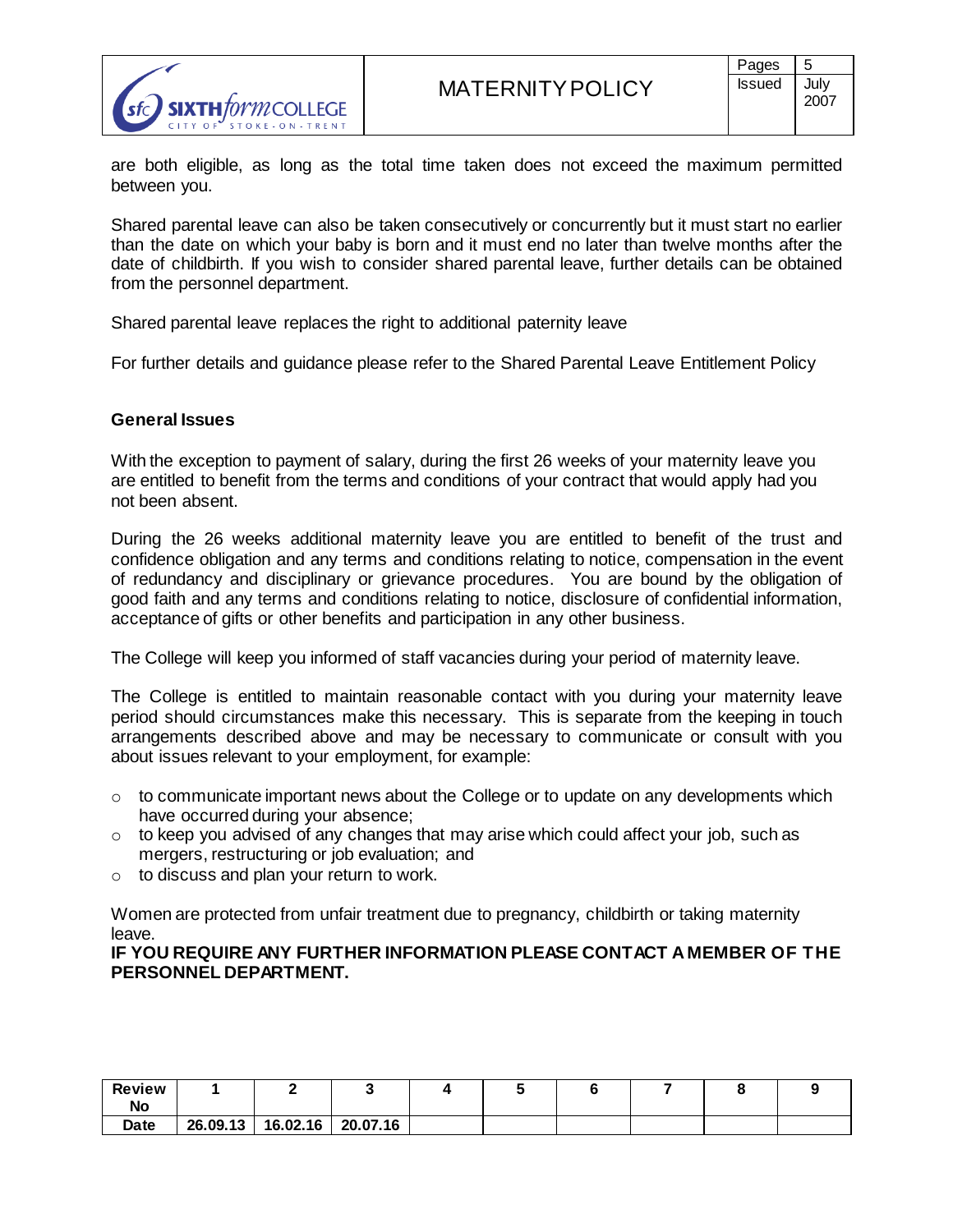

## **EQUALITY IMPACT ASSESSMENT**

| Date of assessment: | 20-07-16 |
|---------------------|----------|
|                     |          |

| Assessed by: | Jim Rowley |
|--------------|------------|

#### Who is affected by or associated with the policy?

*For example, who are the main users of the policy, who are the 'stakeholders'? (students, potential students, staff, visitors, general public, etc)*

**Staff** 

Is there anything to suggest that this policy (intentionally or unintentionally) does/could have an adverse effect on any of the 9 protected characteristics as stated below?

| <b>Characteristic</b>          | Yes | <b>No</b> |
|--------------------------------|-----|-----------|
| Age                            |     | x         |
| Disability                     |     | x         |
| Gender Re-assignment           |     | x         |
| Marriage or Civil Partnership  |     | x         |
| <b>Pregnancy and Maternity</b> |     | x         |
| Race                           |     | X         |
| Religion or Belief             |     | x         |
| Sex                            |     | x         |
| <b>Sexual Orientation</b>      |     | x         |

If you have answered 'Yes' to any of the above please explain in the box below

| <b>Review</b> |          |          |          |  |  |  |
|---------------|----------|----------|----------|--|--|--|
| No            |          |          |          |  |  |  |
| Date          | 26.09.13 | 16.02.16 | 20.07.16 |  |  |  |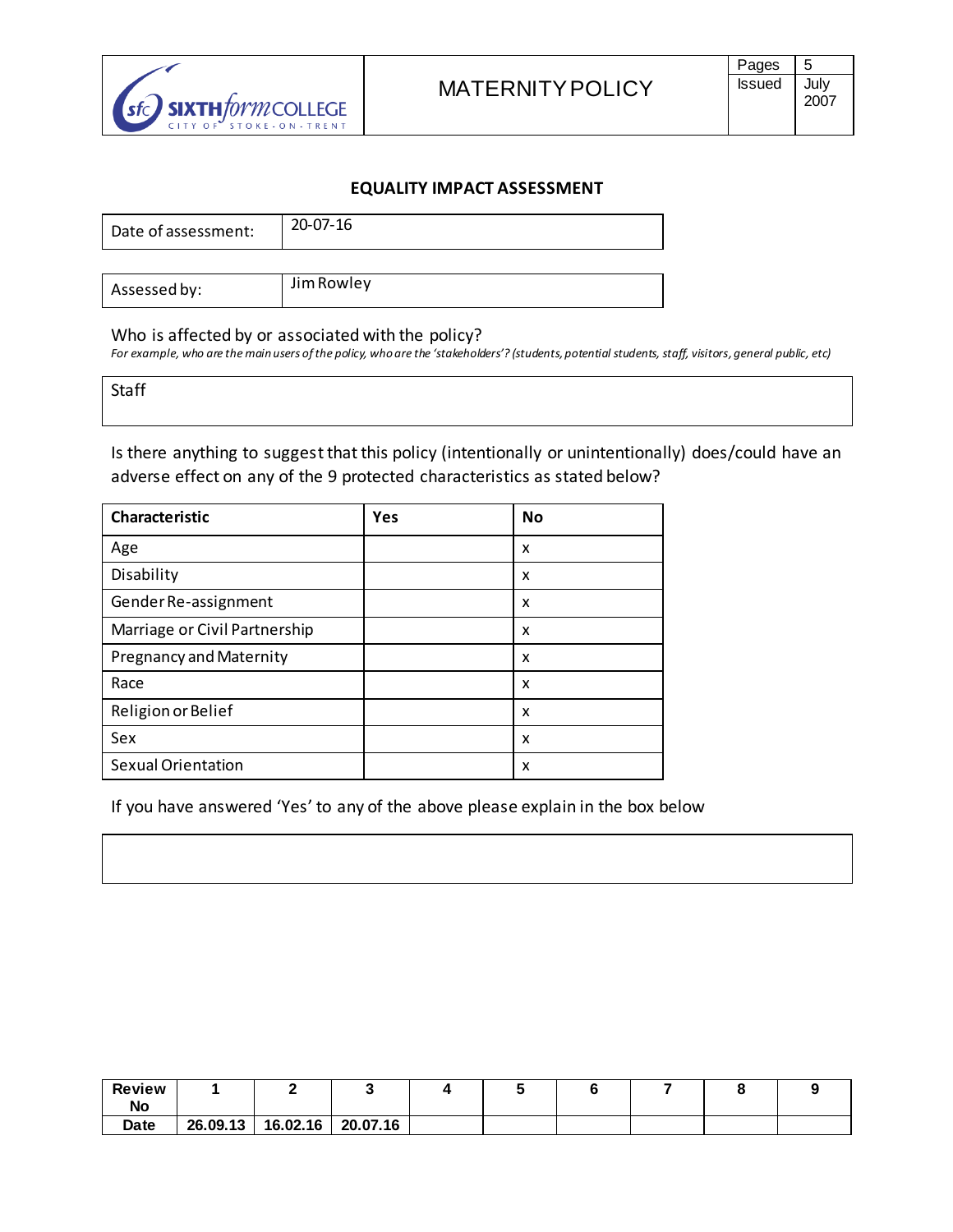

# Could the policy be modified to make a positive contribution to equality of opportunity for one or more of the protected characteristics?

*For example, consider: Do different groups have different needs in relation to the policy? Is the impact of the policy different on different groups? Are different groups more or less satisfied with the policy?*

| Characteristic                 | Yes | <b>No</b> |
|--------------------------------|-----|-----------|
| Age                            |     | x         |
| Disability                     |     | x         |
| Gender Re-assignment           |     | x         |
| Marriage or Civil Partnership  |     | x         |
| <b>Pregnancy and Maternity</b> |     | x         |
| Race                           |     | x         |
| Religion or Belief             |     | x         |
| Sex                            |     | x         |
| <b>Sexual Orientation</b>      |     | x         |

If you have answered 'Yes' to any elements in this assessment please complete the action plan below.

| <b>Review</b> |          |          |          |  |  |  |
|---------------|----------|----------|----------|--|--|--|
| No            |          |          |          |  |  |  |
| Date          | 26.09.13 | 16.02.16 | 20.07.16 |  |  |  |